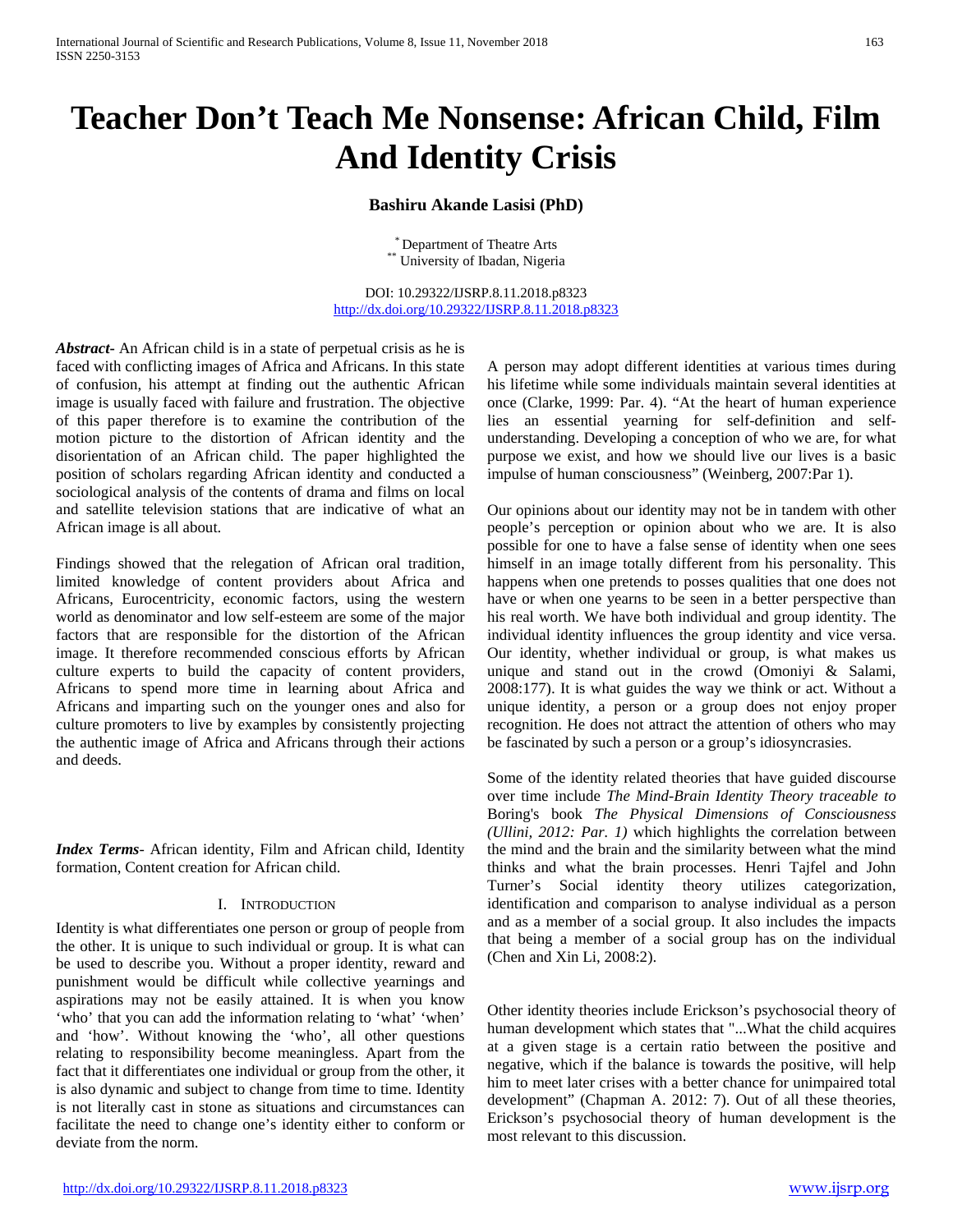#### *II AFRICAN CHILD AND IDENTITY FORMATION*

Africa is the second largest and second most populous continent in the world with over one billion population. The belief in many quarters is that human life and civilization began in Africa more than five million years ago with particular reference to the Egyptian empire and its civilization. Africa is considered as the cradle of humankind (Matlotleng, 2009:8). Africa is the home of black people the world over and many black men in the Diaspora trace their origin to this continent. "The continent is commonly divided along the lines of the Sahara, the world's largest desert, which cuts a huge swath through the northern half of the continent. The countries north of the Sahara make up the region of North Africa, while the region south of the desert is known as sub-Saharan Africa (Mehretu et al, 2009: 1).

Africa as a continent has a diverse culture with thousands of ethnic groups and languages. These ethnic groups cut across national boundaries as people from a particular ethnic group could be found in more than one country. It is regrettable however, that Africans have stronger affiliation to their ethnic ties or at best to their national identities than to the African consciousness. This may be one of the reasons why many believe that there is nothing like African identity. "National/country identity is so strong in Africa despite the fact that if you delve within this country you will discover irreconcilable differences between tribes, races, religious groups etc". (Sahara Vibe, 2007: Par 5).

This means that identity issue in Africa is better appreciated form ethnic or sometimes national point of view rather than from continental point of view. This is because several attempts made by government, in different parts of Africa aimed at fostering national identity among their people have been thwarted by diverse ethnic nature of the people. This has also made development of what one can call an African identity an impossible task in the present dispensation, as people in Africa are still more sentimentally attached to their ethnic and national backgrounds than to a regional affiliation.

In spite of this close affiliation to tribal ties however, there are still sizeable numbers of people who believe that African identity exists. Their reason for this conviction is the fact that there are certain basic characteristics that are common to Africans irrespective of their tribal or national affiliation. These include the way they dress, their communual spirit, celebrations, and eating habit; (home cooking as opposed to eating in public places). Africans only eat outside during festivals and ceremonies and do not depend on public eateries for their daily meals. Other common denominators include cultural values, as well as arts and crafts.

In Africa, every child belongs to the community as a whole and every adult member of that community sees the nurturing of any child from the community as his or her own responsibility irrespective of who the biological parents are. Other characteristics include utmost respect for adults and constituted authority as well as the sacredness of marriage institution; infidelity is treated with contempt, disdain and outright condemnation. Africans are known for being their brother's keepers and they derive joy in common wealth rather than individual wealth.

Africa is a place where you live for your people and your people live for you. The focus is usually on the common good for the benefit of all. It has a very rich cultural values and customs transmitted orally from generation to generation. This way of life which differentiates Africans from the others was the source of pride in the good old days before the erosion of African ways of life through infiltration of foreign culture and religion.

Philosophically, African sense of beauty does not lie on the appearance which may be deceptive in most cases. A person is only considered beautiful or handsome if the physical appearance is complemented with good moral value, good behavior and sound judgement. Africans cherish their names and always strive to protect their integrity and the good name of their people anywhere they go. The question is how much of these are being transmitted to the younger generation nowadays? How many children are familiar with all these attributes that makes Africansto be unique anywhere they are whether in Malabo, Kumasi, Cape Town or Cairo.

The pre-literate African societies saddled parents with the responsibility of transferring information about these common characteristics that define the people as Africans from generation to generation. The children thus learnt about their identity through observation of what and how the adults act and react, through association and interaction with people either from the same family or lineage or outside their family or lineage. They learnt through active participation in social, religious and political activities particularly through their age grades. Children also learnt from their parents and other adults with exemplary behavior and attitude who are chosen as role models. Parent and guardians use the moonlight story time to educate and orientate the younger generation of where they come from, what they are noted for in terms of values, attitude and prowess as well as societal expectation from individual members.

It is expected that a child must be nurtured in the ways of life of Africans by doing what is culturally acceptable and staying away from what is regarded as taboo. He or she is trained through observation, association, participation, role modeling, and orientation. However, as capitalism finds its way into Africa, parents become more engrossed in pursuits of economic survival with little or no time to take care of their responsibilities to their children. Children became disconnected from their histories, values and orientation. This explains why most African children cannot trace their histories but are excellent in discussing the history of other parts of the world. The onus of educating an African child on virtually all aspects of human endeavour, including their African identity was first transferred by the parents to the school system but now the mass media has hijacked that responsibility because of its audio-visual appeal.

*III DISCUSSION OF FINDINGS*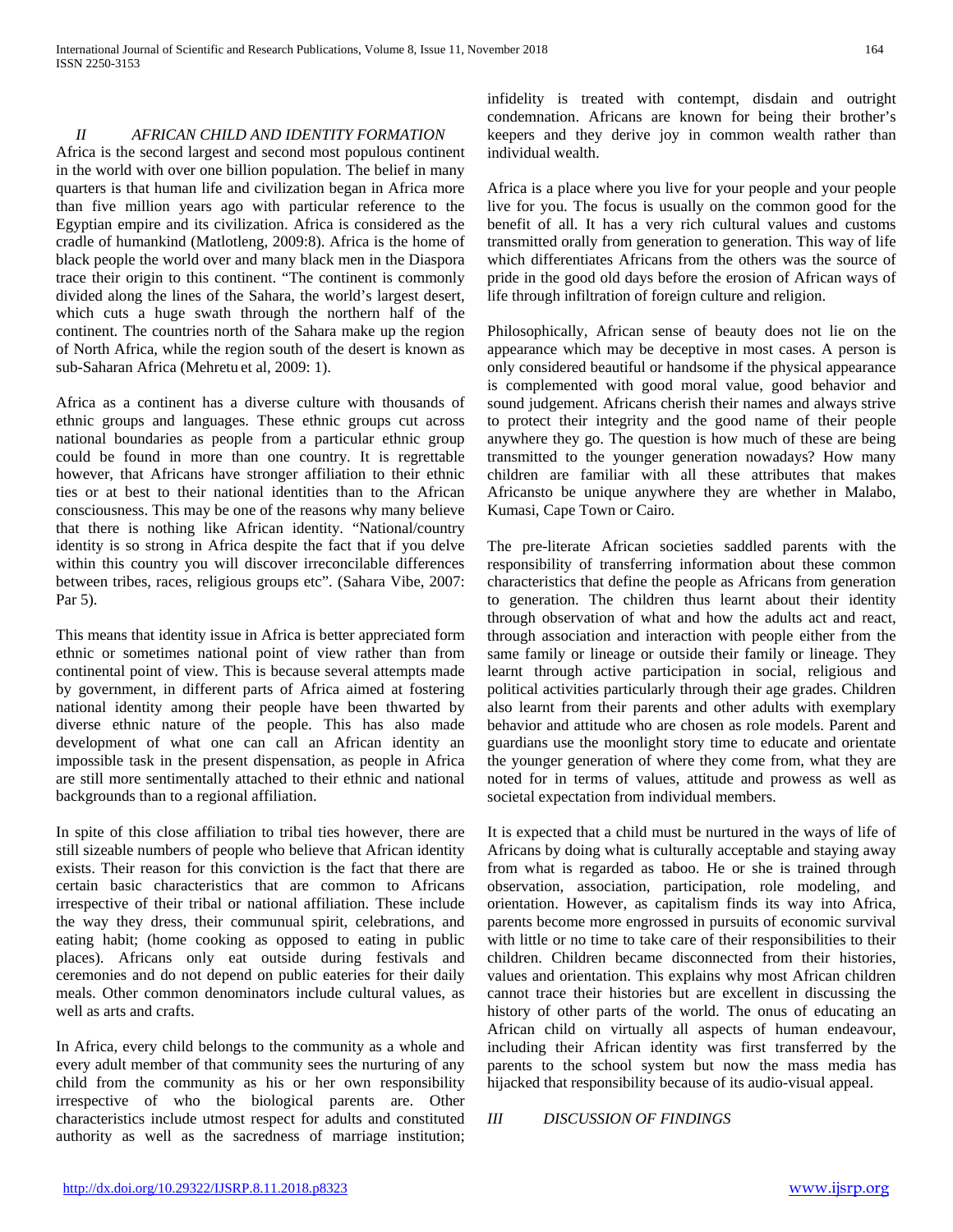Film and motion picture have always been used interchangeably in America while the British refer to this same medium as cinema. All these names are used to describe the moving images projected through the big or the small screen. The big screen being the cinema, while the small screen includes; the television screen, Computer screen, phones as well as other electronic devices with audio visual components. The potentials of the film in image creation cannot be overemphasized. Guttentag, Kramer and Libresco are all of the opinion that film is a veritable tool for social change and that its impact in stimulating the brain for 'sociability', engaging with others and empathy cannot be overemphasised. (Gary, 2010: Par 6). Other scholars; Leal and Villa Bandeira, (1995:53), and Hartmurt (1986:43) have also articulated the educational potential of film.

It is important to note that majority of the information at the disposal of an African child to guide his identity formation is accessed through the film. He is at the mercy of either the real life character or cartoon character he sees regularly on the screen. Apart from the medium through which the information is passed, the content of such information is equally diluted with syncretic elements. The child's understanding of his culture and environment, including societal expectation therefore becomes opaque as he is placed in a state of perpetual confusion orchestrated by conflicting semiotics that confront him daily.

In terms of African identity with regards who we are and what distinguishes us from others, many of the films and television drama based on Africa and Africans transmitted through local television stations as well as cable satellite television stations in the past are mostly malicious, misleading and prejudiced. They portrayed Africans as primitives, savages, cannibals, and at best not different from animals. In such old films like the *Tarzan films, Amos* and *Andy*, and the National Geographic's documentaries are glaring examples that readily come to mind. In these films and many others, there is apparent distortion of facts about African's way of life. There is also apparent hasty generalization, in which violence, savagery, hunger and starvation are projected as daily occurrence in the continent.

Most of them also echo white supremacy over uncivilized Africans. Films like *Coming to America, Mr. Johnson, Congo*, and *Shaka Zulu*, are in this category. The films mentioned above were produced in Hollywood and the underlining factor is that somebody somewhere is always eager to misrepresent Africa in order to create confusion and distort the facts with regards to situations in Africa as well as African's ways of life. In those motion pictures, African civilization is relegated to the background and western ideas are projected as the best form of life that any child can dream of. "The emasculation and inferiorisation of black people…was achieved through the fabrication of racist myths of white superiority in opposition to black inferiority. White humanness contrasted to black animalism". (Tirykian in Gordon& Gerguen, 1988:77 cited in Okagbue, 2009:20).

It is regrettable to note that, with increasing number of 'woods' that are now in Africa, from *Nollywood* to Gannywood to *Kannywood* to *Swahiliwood*, among others, promotion of authentic African identity is still given a relatively insignificant attention in the films. From Capetown to Lagos, and Kumasi to Nairobi, the screen is still agog with films that ape the western media by only projecting negative things about Africa and Africans. It is as if corruption, incest, prostitution, backstabbing, modern day slavery and wanton disregard for law as well as senseless murder only happen in Africa and not in the rest of the world.

Most African films still present Africa as home of rituals where no conflict is established without reference to the supernatural forces. Africa is portrayed as a place where human life means nothing and an average African is seen as a refined cannibal. Because African children are influenced by what they see on the screen either at the cinema or on the television screen, the situation at present is such that more attention is directed towards cultural re-orientation in a globalised world. This globalised world is the one in which some cultures are better and superior to others and the superior ones must be adopted meekly by all. This "globalization is antithetical to cultural diversity and in that respect, it denies others of their identity which is an important aspect of fundamental human rights. Africa will be lost in a world without cultural diversity" (Isola, 2010: 18).

Since Africans willfully transferred the role of the 'teacher' to film as they become highly engrossed in mundane things, the new teacher is doing its best to teach their children all the nonsense in its arsenal. That explains why African children are daily bombarded with pictures of western ideas all in the name of globalization. The screen continues to chronicle situations and events in the ideal world of bliss where every youth should aspire to live and flourish.

The children are now being taught about life through cartoons whose background bears no identity to their own environment. Instead of learning how to relate effectively with his fellow human beings, he learns through the cartoon how to relate with animals and other inanimate objects. Instead of seeing things that are relevant to his environment and can promote his even growth and development, he is taken into the land of dream and fantasy. These dreams and fantasy continue to deceive him of the utopian world where all seemed perfect and thus become ill-equipped with necessary skills to be able to face developmental challenges as he grows.

Apart from being introduced to experiences that are far away from their own environment and being chauffeur-driven into dreamland, many programmes on the screen, continue to promote obscenity, foul language, nudity and violence. That is why violence among school students, with one stabbing the other or another going on a shooting spree, killing anybody in sight which used to be associated only with the western world in the past, has now become a daily phenomenon in Africa. Hatred, xenophobia, ethno-religious crisis, arson and looting as well as high-tech crimes being perpetrated among youths are equally traceable to what children see from the films they see.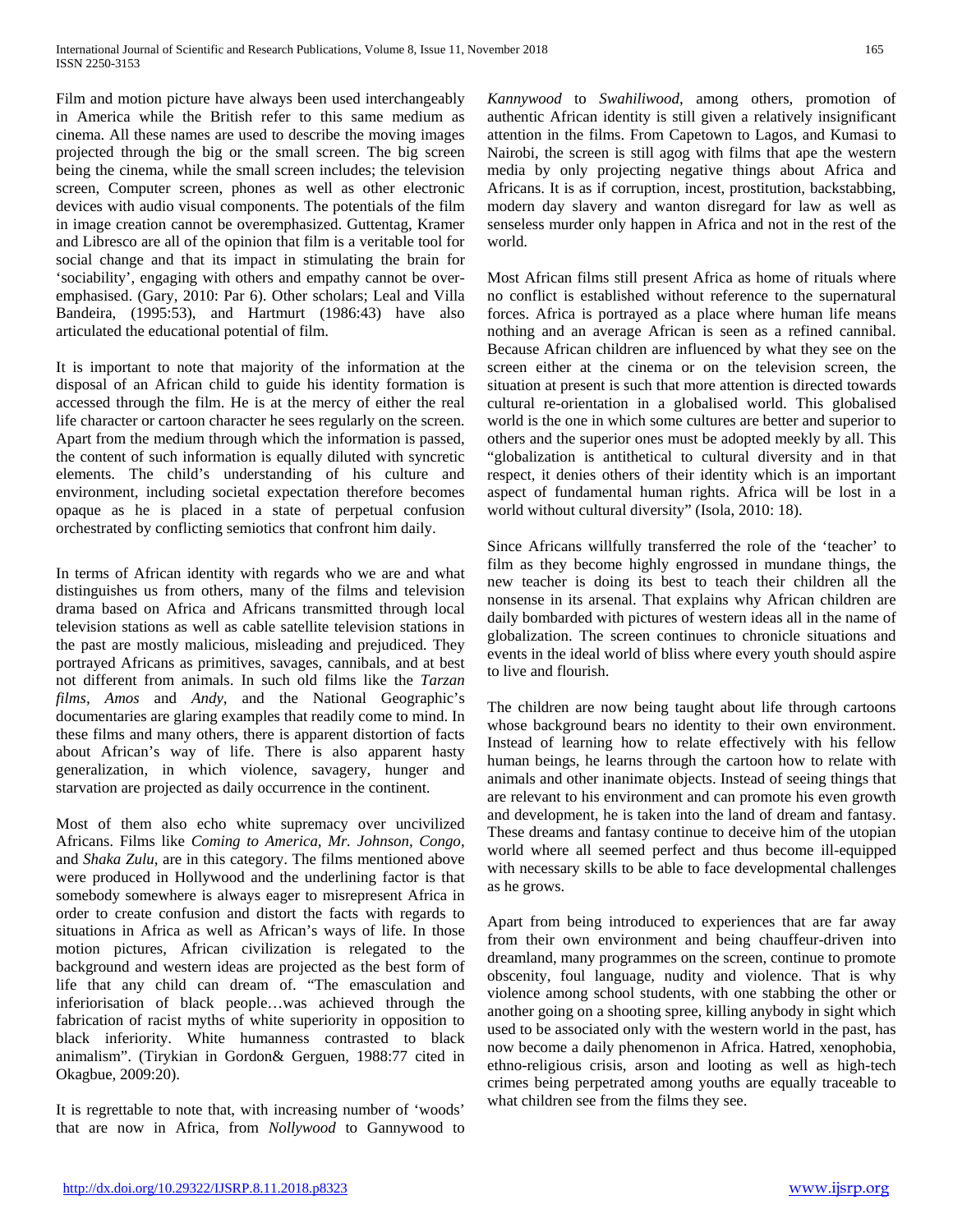In terms of dressing, African actors and actresses are indirectly advertising for the popular labels in Western world, with highly revealing and emotionally tempting mode of dressing. Chastity is thrown into the dungeon; as flirtation; double-dating, adultery and prostitution are seen as 'cool' and acceptable. The concept of beauty in Africa is now distorted as only girls with chemically induced and highly cosmetic physical appearance are considered as the beautiful ones. Male actors are wearing earrings and actresses in low-cuts, as if in a state of mourning. This has redefined the way African children dress. It is the norm nowadays for boys, even from the remotest village to 'sag' while *Spaghetti*, *Mini skirt* and *Body Hug* is the 'must-have' in every girl's wardrobe. Pre-marital sex is now seen as 'cool' in order to be considered romantic leading to upsurge in cases of unwanted pregnancy and unsafe abortion among children and young people.

Hair weaving that was the prerogative of Africans was not considered acceptable until both women and men from different parts of Europe and America started weaving their hair. Only what comes from the West is considered acceptable. This is what many considered as being in a state of perpetual servitude and continuous dependent on the west for guidance. The reasons articulated for the colonisation of most parts of Africa in the past. Now African men are weaving their hairs because their sports and musical idols as seen on the screen are doing the same.

The ideal world projected through the motion pictures is far from what Africa is or what it represents. That is why in films like *Loosing You*, and *Power of Love* African youths are encouraged to defy reason, logic as well as parental guardian whenever they are in love because love is the utmost. Other films encourage children to query tradition without proper understanding of such traditions. Films like *Blood Money, Brotherhood of Darkness and Reign of the Wicked* portray Africans as fetish, blood– sucking demons and cannibals. Youths are discouraged from visiting the countryside because the uncle or the aunt at that end has no other business to attend to than to snuff out innocent lives in order to take over their parent's property or as a result of envy; since his own children are not doing well like others.

> In society today the construction of a personal identity can be seen to be somewhat problematic and difficult. Young people are surrounded by influential imagery, especially that of popular media. It is no longer possible for an identity to be constructed merely in a small community and only be [i](#page-5-0)nfluenced by family. (Hamley,  $2001:1$ )<sup>i</sup>

An African child has to contend with this reality on a daily basis. This is coupled with the fact that the foundation of self and group identity that was supposed to have been built by the parents and other agents of social cohesion was not available leaving the child to grope in the dark with regards what is right, reasonable and acceptable. One may begin to ask; how did things get this bad? What motivated African content providers to produce counter-culture films. Is it a deliberate attempt to undermine the culture and jeorpardise the future of the children?

One thing is clear, what you do not have, you cannot give. Educational standard in many African states are at its lowest ebb and content providers are not properly trained on content development. Most of these content providers have initially experienced culture disconnect and the only culture they could connect with was the one introduced by the films they watch on a daily basis for inspiration. Therefore most of the content providers do not have adequate knowledge about Africa and Africans.

That is not all, many of the present content providers while growing up have been brainwashed through the school and religious system that the western ways of doing things is the best and only way of achieving the greatest good for the greatest number. This Eurocentric indoctrination did not allow them to differentiate between culture and religion. Anything that is in antithesis to the practice in Europe is barbaric, uncivilized and should not be projected to avoid rocking the boat and being tagged backward. The implication is such that justifications are now being found for issues that are alien to African culture, like homosexuality, lesbianism, transgender and same sex marriages. It is important to note that "What is needed is more of modernity and less of "the Western spring," (Mazuri, 1996 cited in Falola 2003: 49)

The fact that anything that is connected or traceable to Africa has been stigmatized has affected people's psyche to the extent that those who like to wear African dress among the children have developed low self esteem as they are regularly taunted by their peers. In order to corroborate the strong impact of the mass media particularly the film on how we behave as individual after coming in contact with the motion picture, Bandura's Social Cognitive theory articulates the fact that "by observing the performance of actors, audience members can experience strong emotional reactions, acquire new thought patterns and values and change their behaviour…", (JHUCCP, 2003:1-7).This explains the magnitude of the moral decadence now being experienced among young people in Africa. Since they cannot separate myths from facts, they take everything they see on the screen hook, line and sinker. They act, react and interact based on what they see. Their sense of value and judgement are guided by the dictates of the films they come in contact with on a daily basis.

It is highly imperative for all Africans, irrespective of status, to go back to the basics and start learning about all those cultural and social indices that distinguish Africans from other race elsewhere in the world. This is not an attempt aimed at constituting the 'We' versus 'them' nomenclature but to ensure the sustainability of the Africanness in the Africans. To ensure that the children think, move and behave like Africans. The children need to inculcate the numerous African values because it is these values, beliefs and ways of life that have shaped the continent's even growth and development, peaceful coexistence as well as social cohesion over the ages. Therefore, culture advocates also need to do more than lamentation and concentrate on how they can make the smallest unit of the societal stratification, that is; the family more responsive towards educating the children about African ideals. They should advocate for parents to spend more time at home with their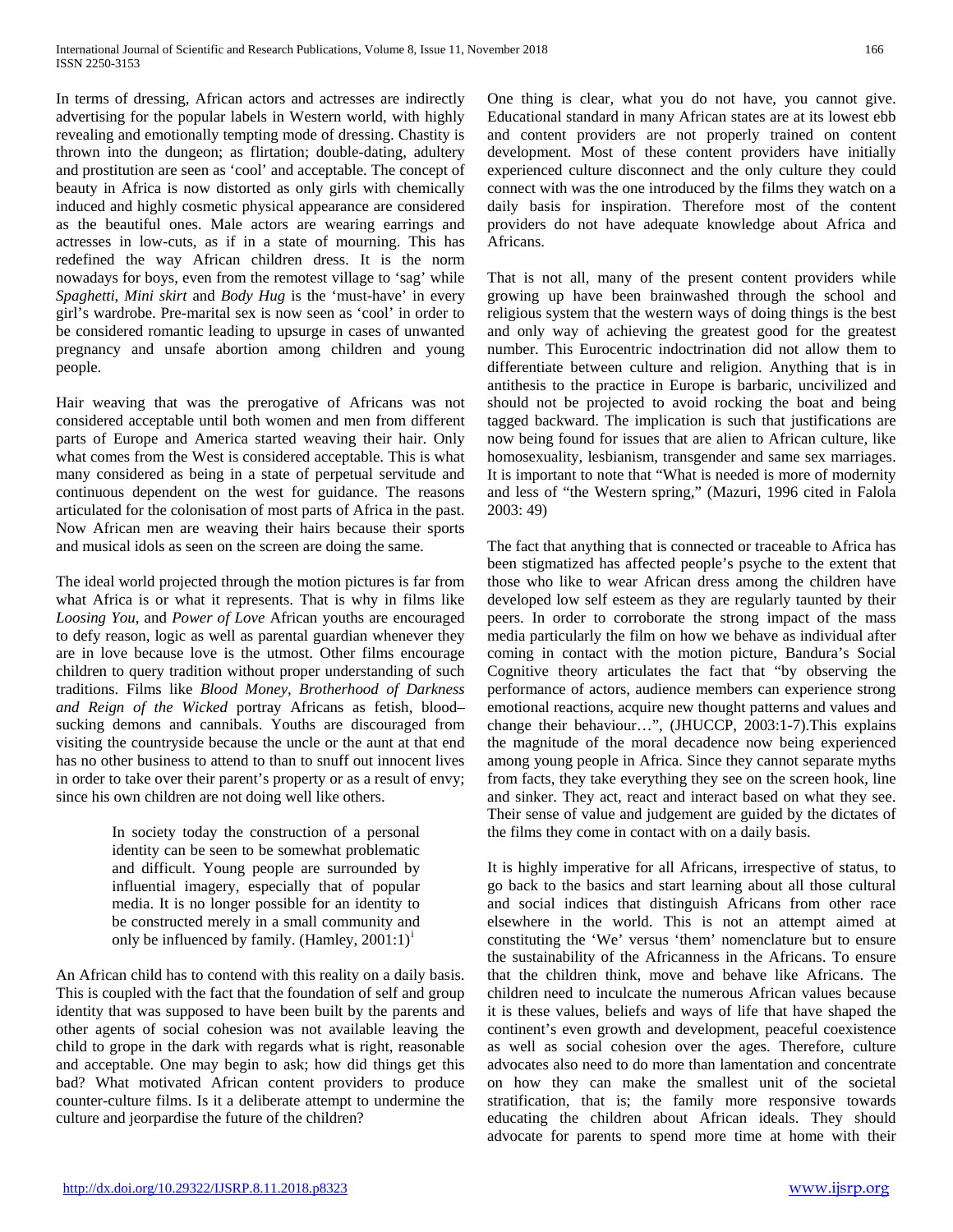children and process what these children watch so that they can separate the facts from the myths and put contents from the films into perspective from an African point of view

African film content providers owe Africa a duty to contribute to promoting authentic African identity as represented by what they do, what they believe in, how they relate to one another and their socio-political point of view with regards African common wealth. Good things about Africa and Africans should be consistently promoted and the youths properly guided through the contents in the films about societal expectation from an African child irrespective of where he lives. The content providers should be mindful of negative effects of their contents on the development process of a child that is exposed to such contents without proper guidance.

To be able to do this, content providers need to learn more about African values and how they have shaped the continent's collective identity. Inspiring stories which will make the children better, productive and source of joy to their parents and their communities should be preferred to sensational stories that provoke cheap emotion and confuse the children in their quest for personal and to a large extent, African identity. Both content providers and culture promoters should also live by examples by consistently projecting the authentic image of Africa and Africans through their actions and deeds.

The confusion which currently bedeviled the African child can only be cleared when the screen is consistently filled with what is culturally acceptable and disapprove of the 'nonsense' being promoted on the screen at the moment. National governments in Africa also need to do more by moving their people out of the microscopic lineage and ethnic loyalty to a more broad based national and African identity. This will enable Africans to be able to speak with one voice as far as culture and identity formation is concerned. Africans do not need to ape the developed world. They only need to be themselves and appreciate who they are in order to earn respect from others.

## IV CONCLUSION

We have situated Africa on the world map, highlighted what is controversially known as African identity as a selection of characteristics common to Africans irrespective of where they live. We also discussed how these characteristics are externalized and exhibited. We discussed how we have failed as parents and as communities to shape the children in the right direction and the resultant effect of our failures. We also traced the advent of motion picture on the continent of Africa and how this has brought distorted images about societal expectation from an African child.

Now, African identity is fast becoming a mirage because parents could no longer perform their responsibility and allow the screen to do the job for them. The 'whispering noise' of culture experts and advocates is consistently dwarfed by the loud noise from the film's sound track. The inconsistency of those who believe in the sanctity of African identity is been eroded by the consistency of those shouting global compliance. This is boxing an average

African child into a corner with the image of civilization which is fast breaking the umbilical cord that binds Africans to their motherland. It is important to start asking questions about what can be done to redress the anomaly and preserve the authentic African identity.

## **REFERENCES**

- [1] Boyd-Barret J.O. (1977) *"Media Imperialism: Towards an International Framework for an Analysis of Media Systems" in J.Curran, M. Gurevitch and j. Woolacott (eds), Mass Communication and Society. p. 116-135, London: Edward Arnold.*
- *[2]* Chapman A., (2012) *Erik and Joan Erikson Psychosocial Development Theory 1950-97*; Alan Chapman review and contextual material 2006-2012. p.7 Retrieved online on 23<sup>rd</sup> of June 2012 a[t www.businessballs.com](http://www.businessballs.com/)
- [3] Clarke R., (1999), *Human Identity and Human Identification* Par.4 [© Xamax Consultancy](http://www.rogerclarke.com/CNotice.html)  [Pty Ltd, 1995-2011](http://www.rogerclarke.com/CNotice.html) retrieved online on Tuesday  $19<sup>th</sup>$  of June 2012, [www.rogerclarke.com](http://www.rogerclarke.com/)
- [4] Gary, L. (2010). "Film as Social Change" in *The Havard Gazette. April 20, 2010. (RetrievedOnline on 21 Oct., 2018 a[t www.news.harvard.edu](http://www.news.harvard.edu/)*
- [5] Hamley K. (2001) *Media Use Identity Construction* Retrieved online at Articles gratuits.com on Tuesday 19th of June 2012. p.1 par.1
- [6] Hartmurt V. H. (1986). *What are the media? Education*  vol. xxxiv: 43.
- [7] Isola, A. (2010). *Making Culture Memorable: Essays on Language, Culture and Development.* Ibadan. Hope Pub. & DB Martoy. p18.
- [8] John Hopkins University Centre for Communication Programs (JHUCCP) (2003) "Social and Cognitive Theory. Retrieve online on September 17, 2004 at [www.jhuccp.org](http://www.jhuccp.org/)
- [9] Leal, W. and Villa, M. (1995) *Media and Environmental Education*. *convergence* vol.xxvii. no. iv: p.53.
- [10] Matlotleng, P.M. (2009) *Advancing and Integrating African Values, Ethics and Norms in the Interest of Africans and the African Diaspora*. CBAAC Monograph, No 10. p.8
- [11] Mattleart, A. *(1994) Mapping World Communication Mineapolis: University of Minnesota Press*
- [12] Mazuri, A.A . (1996) "Perspective: The Muse for Modernity and the Quest for Development" in *The Muse of Modernity: Essays on Culture as Development in Africa*. cited in Falola, T. (2003) *The Power of African Culture*. New York: University of Rochester Press
- [13 Mehretu, A., Newman, J.L., Shilington K., and Stock R. (2009) *Africa*. Microsoft Encarta (1993-2008).
- [14] Omoniyi, T. & Salami, D. (2008) *Identity Constructs in a Contested Borderland: The Bakassi Peninsula in Nigeria and Globalization Discourses in Identity Politics and Social Conflict.* Edited by Duro Oni et.al. Lagos CBAAC,177.
- [15] Ullini, T.P., (2012) *Identity Theories*. Par. 1 Retrieved online on  $20<sup>th</sup>$  of June 2012 at host.uniroma3.it